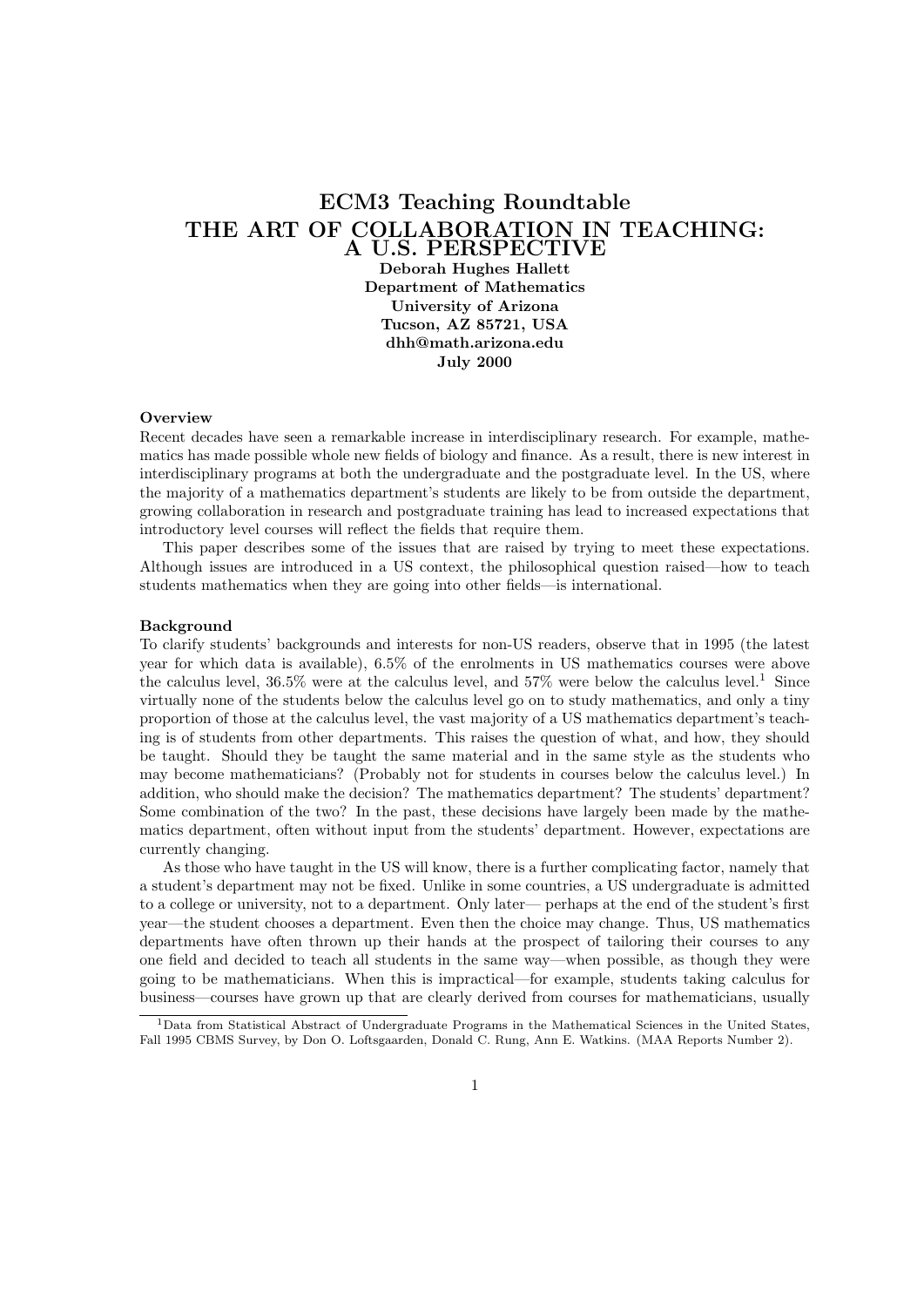by removing theoretical material and adding some applications. However, the applications are often contrived because the mathematics that is being taught is not what is being used in the field. In the last couple of decades, there has been little communication between mathematics and other disciplines on issues of teaching, and these courses have drifted far from their moorings. It is time to re-anchor them.

## Successful Collaboration

This section outlines two principles that generally characterise successful collaboration, and suggests ways in which they may be implemented.

1. Collaboration should have an intellectual underpinning. A desire for collaboration springs from the intellectual links between the fields; courses that are built around these links are likely to be more successful with both students and faculty.

The first stage in building on these links is to find out what they are. In many cases, this may be easier for faculty in other fields than for mathematicians, as they took mathematics as part of their training, but we may not have studied their fields.

Mathematicians sometimes do not know how their subject is used in other fields at an elementary level. (This is in contrast to the research level, where they are likely to be well informed.) These blind spots vary greatly from field to field: most mathematicians are knowledgeable about how mathematics is used in elementary physics, and many are familiar with its uses in engineering. But few mathematicians know what uses an undergraduate business major makes of mathematics, or how mathematics enters the coursework of an undergraduate biology student. In fact many mathematicians believe— especially in the case of undergraduate business programs—that no real use is made of mathematics, and the mathematics requirement simply serves to restrict enrolment to an overcrowded major. In all fields, productive collaboration cannot begin without the identification of intellectual links.

The best way to learn about these links is by personal contact with other faculty and by looking at the work assigned in different courses. Questions that it is helpful to ask in meeting with faculty from other fields include:

- What mathematical concepts and skill are used in your courses? Could you show me examples, in exams, problem sets, or texts, that show how they are used?
- Where do students stumble mathematically in your courses?

Lists of topics are less helpful than specific course materials, as faculty in mathematics and biology, for example, can look at the same list of topics and see completely different things. A mathematician may see the word "derivative" and think first of the best linear approximation to a function, while a biologist may think first of the rate of change of a population. When these two faculty say their students do not know about derivatives, they mean different things. Thus a list is an excellent place to start, but it is important to go beyond that and look at texts and problems.

The real measure of what another department expects a student to know is in the work it assigns. What do they expect a student to know? What understandings are they assuming students bring to their course? In many cases, two departments may agree on mathematical topics, while from the students' point of view, there is no connection between what they have been taught and what they are expected to know. For example, in teaching differentiation, mathematicians may make sure that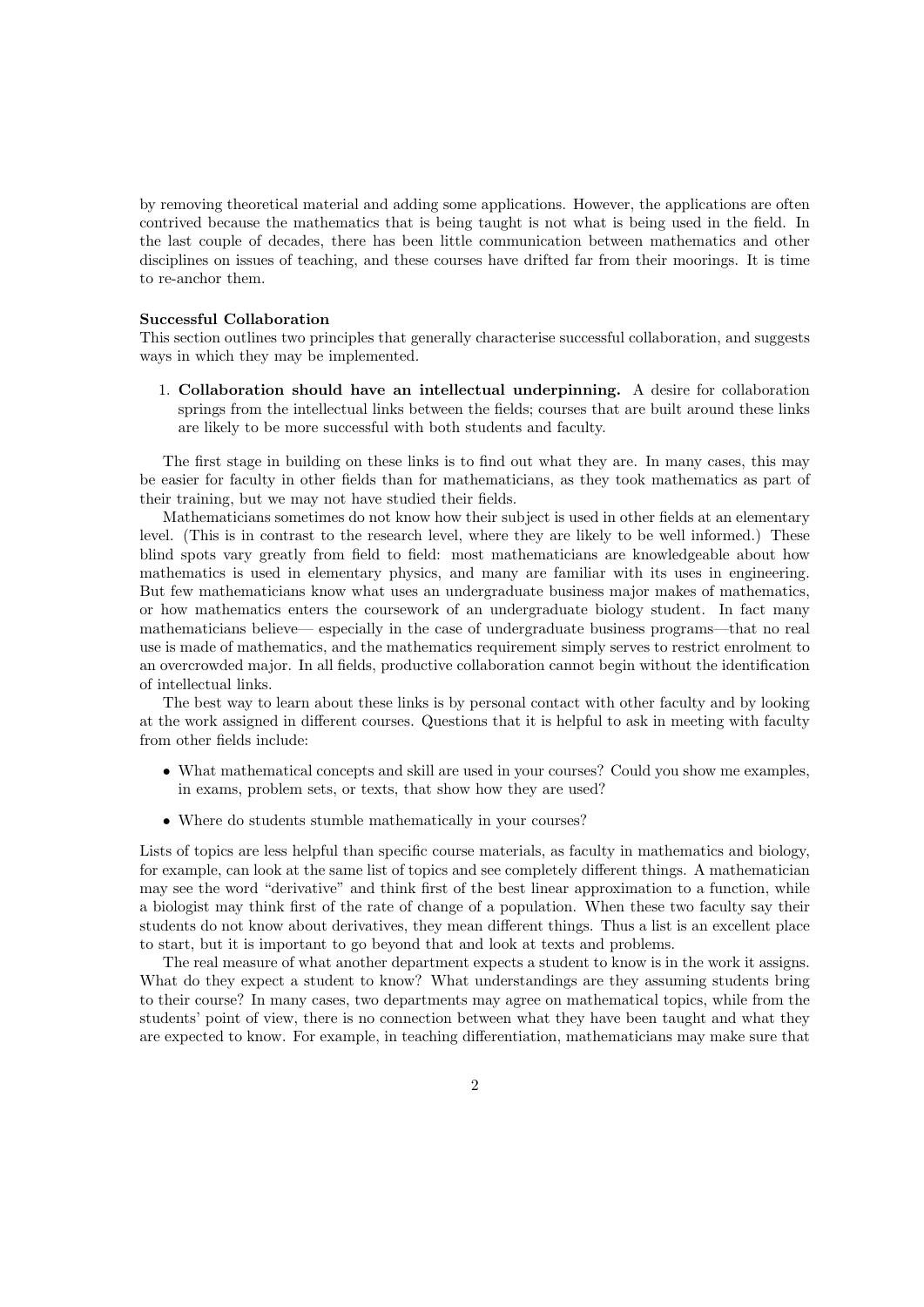students know the derivatives of common functions and can, for example, calculate the derivative of students know the derivatives of common functions and can, for example, calculate the derivative of  $f(x) = \sqrt{x}$  both directly using a difference quotient and as an inverse function. An economist, on the other hand, may expect students to identify marginal and average costs on a graph of total cost against quantity, and observe that where average cost is minimised, marginal and average costs are equal. A population biologist may give a graph of growth rate against population in the shape of an inverted parabola, and expect students to obtain the logistic-shaped graph of population against time, and observe that the maximum growth rate occurs at half the carrying capacity.

The previous examples demonstrate that mathematicians, economists, and biologist sometimes draw on very different skills and understandings. Students who can follow the mathematician's arguments may not be able to follow the others, and vice versa. From the students' point of view, the examples given are very different because the mathematician's depends on formulae, but the others do not. In fact, many students will complain that "there is no function" in the economist's and biologist's problems, and therefore that they cannot do them. If pushed, these students may make up a formula for a function whose graph looks like the one they were given (or get one by regression on a calculator) and use that to do the problem. However, this still leaves them unable to follow a lecture in which an entirely graphical argument is given.

Upon realising the potential chasm between the use of mathematics in various fields, it is easy for faculty to start discussing about what calculus really is and who should teach what. However from the students' point of view, these discussions are irrelevant; they are concerned about being expected to reason in ways that they have never seen and do not understand. In that respect they are correct, and one of the main goals of collaboration in undergraduate education is to remedy this situation.

2. Each party to a collaboration should make a recognised contribution. Both components making a contribution and having it recognised—are important to the long-term survival of any collaboration. However, they are sometimes forgotten if turf is at issue.

In the case of mathematics courses for students of other disciplines, mathematicians often believe their contribution is their knowledge of the theoretical underpinnings of the mathematics being taught. While this is often invaluable, it is sometimes not as important, such as in the teaching of courses below the level of calculus. Occasionally this extensive knowledge of mathematics may even be an impediment. Mathematicians who have thought deeply about a subject may be reluctant to teach it at the level of rigour and abstraction that another field asks. They want to teach mathematics "properly" (meaning rigorously), or not all. This can lead to courses that do not meet the needs of students.

However, mathematicians often overlook their other important contribution: experience and skill in teaching mathematics. We may take for granted our knowledge of students' misconceptions, where they stumble, and what to do about it. But this is essential information for mathematics instructors. Faculty from other fields are likely to be over-ambitious and cover too many topics without enough mathematical depth. They are likely to go slowly at points where it is not necessary and fast where a slow speed would be preferable. (As many of us did when we first taught.) The speed and superficial coverage can lead to poor results.

In addition, faculty in other fields who do not usually teach first year college students are sometimes out of touch with student backgrounds. Since most faculty imagine students to be similar to themselves, but slower, they find it hard to believe that student backgrounds have changed as much as they have. The prospect of going to college with few algebraic skills is incomprehensible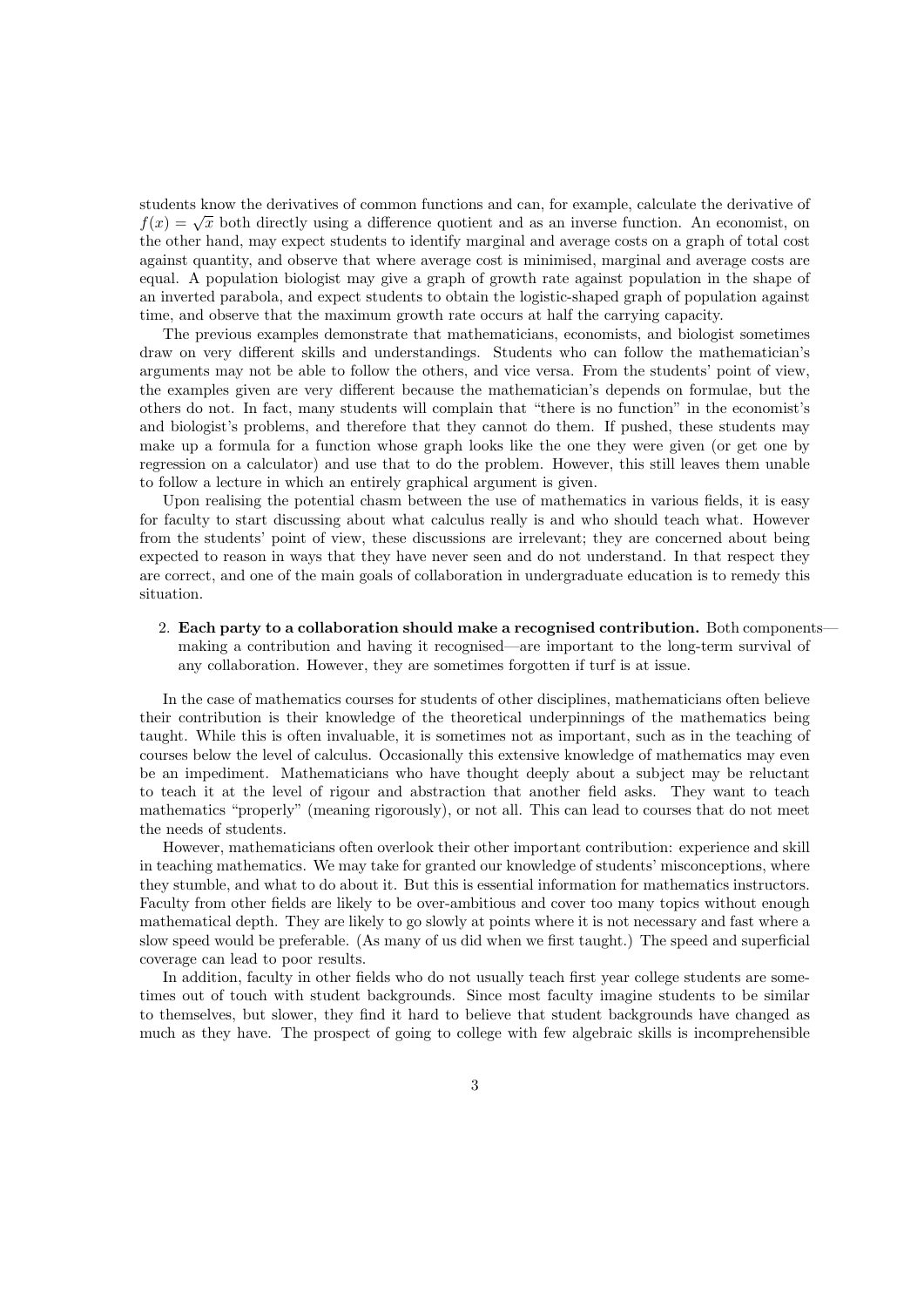to them—although it is happening in many countries. As a result, faculty from other fields may suggest that mathematicians tell high school teachers to fix this, as though all it took was the wave of a wand.

Thus, mathematicians bring to the table two skills that are essential for the construction of good collaborative courses—a clear vision of mathematical structure and skill in teaching mathematics. What the other discipline brings, and mathematicians must recognise, is the understanding of what mathematics is important to that discipline and knowledge of how it is used.

### Implementation

The best way to proceed toward collaboration is almost always a local question. However, there is one guideline that, although hardly weighty, can make a substantial difference to the tone and speed of the collaboration.

Committees are no substitute for personal contacts. Formal committee meetings between faculty who do not regularly work together sometimes have the trappings of a medieval battle, with lines and swords drawn, rather than of an intellectual exchange. For a thoughtful exchange, an informal setting may be better.

Committees of course have their place. But they are for formal ratification of procedures, for example, not for exploration and the exchange of ideas. Lunch, dinner, a cup of coffee, or a glass of wine is better for learning the intellectual links between fields, or for brainstorming about the best ways to teach courses.

The greatest practical problem in a collaborative endeavour is usually time. Any way of discovering the intellectual links between fields takes time. The most effective, but one which is unrealistic for many faculty because it is too time-consuming, is team-teaching with faculty from another discipline. Less time-consuming, but still useful, is temporarily exchanging instructors between departments. Despite the administrative problems that such exchanges sometimes generate, they are enormously worthwhile. In some institutions, exchanging graduate student teaching assistants is possible even if exchanging faculty is not. The regular contact between graduate teaching assistants and faculty provides some of the needed flow of ideas and perspectives between departments.

Other ways of finding out what other departments expect include looking at tests and materials, and talking to students. Answering students' questions about courses in another field gives valuable (and sometime disturbing) insights into what they need to know and what they find hard. It is surprising, and sobering, to see how hard students find making connections between what has been taught and the way it is used in another context. However, former students can be an invaluable source of help. Asking them to bring examples from another field showing the mathematics that they were taught, or wished they had been taught, can produce surprisingly helpful responses.

## Conclusion

Collaboratively designed courses have the potential to raise the standards in mathematics courses for students in other disciplines. Currently, students meeting an unfamiliar looking piece of mathematics in another field say they have never seen the topic before. The faculty in the other discipline, not knowing what has been taught, are unable to relate the topic to what the student has learned. Thus an opportunity is lost to deepen students' appreciation of mathematics.

With collaboratively designed courses, faculty from other disciplines can regularly reinforce the mathematics that has been learned, as they will know what has been taught, and in what notation,